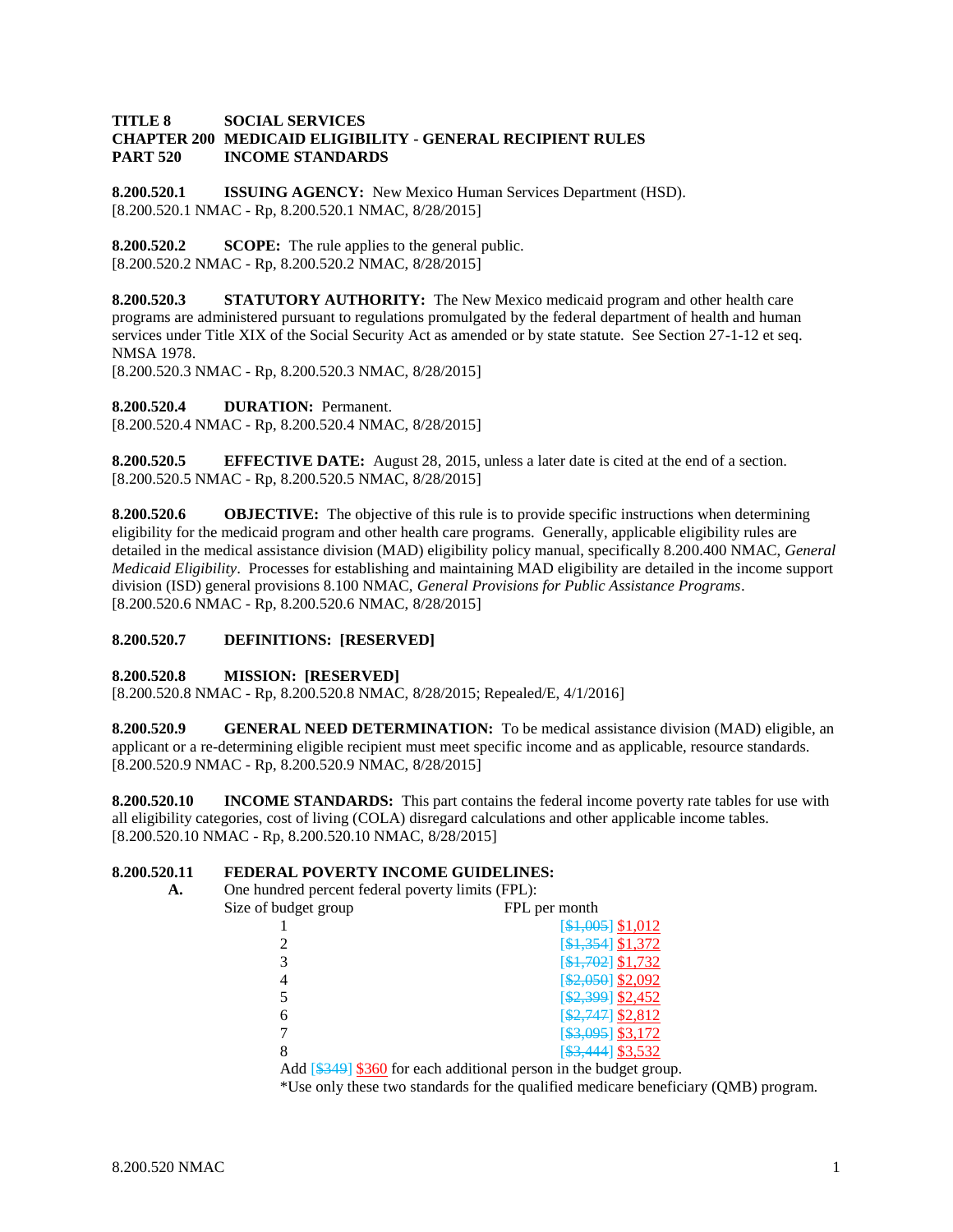**B.** One hundred twenty percent FPL: This income level is used only in the determination of the maximum income limit for specified low income medicare beneficiaries (SLIMB) applicants or eligible recipients.

Applicant or eligible recipient  $\frac{1}{1}$  At least  $\left[\frac{1}{2}, \frac{1}{2}\right]$ 1. Individual At least  $\left[\frac{1005}{1012}\right]$  per month but no more than  $\left[\frac{1206}{1012}\right]$ \$1,214 per month. 2. Couple At least  $\left[\frac{1}{31},\frac{354}{1}\right]\frac{1}{372}$  per month but no more than  $\left[\frac{1}{31},\frac{624}{1}\right]$ 

\$1,646 per month.

For purposes of this eligibility calculation, "couple" means an applicant couple or an applicant with an ineligible spouse when income is deemed.

| C. | One hundred thirty-three percent FPL: |                      |
|----|---------------------------------------|----------------------|
|    | Size of budget group                  | FPL per month        |
|    |                                       | $[$1,337]$ \$1,346   |
|    |                                       | $[$1,800]$ \$1,825   |
|    |                                       | $$2,264$ ] \$2,304   |
|    |                                       | $[$2,727]$ \$2,782   |
|    |                                       | $[$ \$3,190] \$3,261 |
|    | 6                                     | $\[ $3,654]$ \$3,740 |
|    |                                       | [\$4,117] \$4,219    |
|    |                                       | [\$4,580] \$4,698    |

Add [\$463] \$479 for each additional person in the budget group.

**D.** One hundred thirty-five percent FPL: This income level is used only in the determination of the maximum income limit for a qualified individual 1 (QI1) applicant or eligible recipient. For purposes of this eligibility calculation, "couple" means an applicant couple or an applicant with an ineligible spouse when income is deemed. The following income levels apply:

|                     | Applicant or eligible recipient |            | Amount                                                                |
|---------------------|---------------------------------|------------|-----------------------------------------------------------------------|
|                     |                                 | Individual | At least $\[ $1,206]$ \$1,214 per month but no more than $\[ $1,357]$ |
| $$1,366$ per month. |                                 |            |                                                                       |
|                     |                                 | Couple     | At least $\[4.624\]$ \$1,646 per month but no more than $\[4.827\]$   |
| -----               |                                 |            |                                                                       |

\$1,852 per month.

| Е. | One hundred eighty-five percent FPL:                               |                                       |
|----|--------------------------------------------------------------------|---------------------------------------|
|    | Size of budget group                                               | FPL per month                         |
|    |                                                                    | [\$1,860] \$1,872                     |
|    | $\overline{c}$                                                     | [ <del>\$2,504</del> ] \$2,538        |
|    | 3                                                                  | $[$ \$3,149] \$3,204                  |
|    | $\overline{4}$                                                     | $[$ \$3,793] \$3,870                  |
|    | 5                                                                  | \$4,437] \$4,536                      |
|    | 6                                                                  | [\$5,082] \$5,202                     |
|    | 7                                                                  | $[$ \$5,726] \$5,868                  |
|    | 8                                                                  | $[$6,371]$ \$6,534                    |
|    | Add [\$645] \$666 for each additional person in the budget group.  |                                       |
| F. | Two hundred percent FPL:                                           |                                       |
|    | Size of budget group                                               | FPL per month                         |
|    |                                                                    | $[ $2,010]$ \$2,024                   |
|    | $\overline{c}$                                                     | [\$2,707] \$2,744                     |
|    | 3                                                                  | [\$3,404] \$3,464                     |
|    | $\overline{4}$                                                     | $[4,100]$ \$4,184                     |
|    | 5                                                                  | [ <del>\$4,797</del> ] <u>\$4,904</u> |
|    | 6                                                                  | $[$ \$5,494] \$5,624                  |
|    | 7                                                                  | $[$ \$6,190] \$6,344                  |
|    | 8                                                                  | $[$ \$6,887] \$7,064                  |
|    | Add $[4697]$ \$720 for each additional person in the budget group. |                                       |
| G. | Two hundred thirty-five percent FPL:                               |                                       |
|    | Size of budget group                                               | FPL per month                         |
|    |                                                                    | $\[ $2,362]$ \$2,378                  |
|    | 2                                                                  | $[\frac{$3,181}{$3,224}]$             |
|    | 3                                                                  |                                       |
|    |                                                                    |                                       |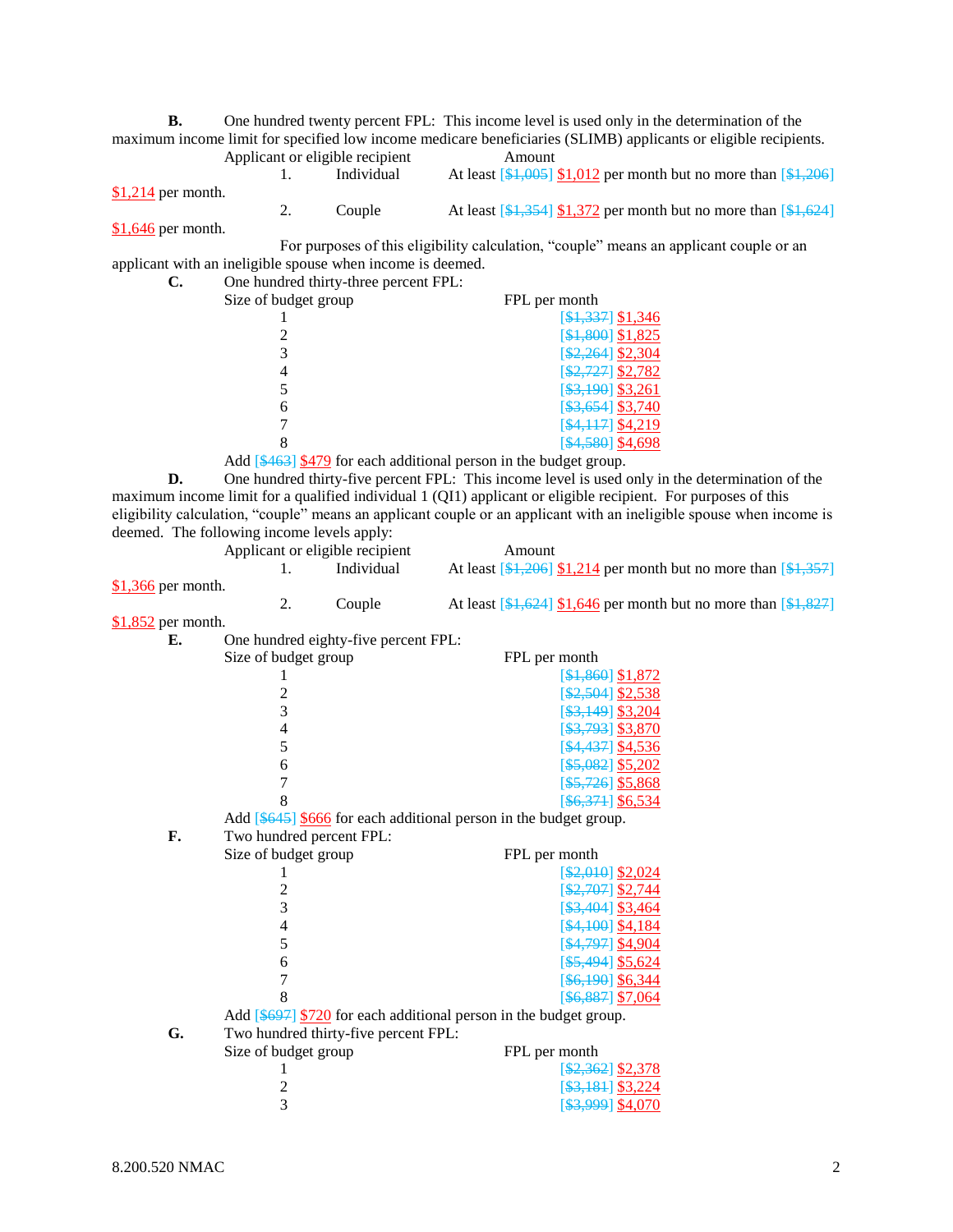|    |                                | [ <del>\$4,818</del> ] \$4,916                                    |
|----|--------------------------------|-------------------------------------------------------------------|
|    |                                | <del>\$5,637</del> \$5,762                                        |
|    | 6                              | $[$ \$6,455] \$6,608                                              |
|    |                                | $\[ $7,274]$ \$7,454                                              |
|    |                                | $[$ \$8,092] \$8,300                                              |
|    |                                | Add [\$818] \$846 for each additional person in the budget group. |
| Н. | Two hundred fifty percent FPL: |                                                                   |
|    | Size of budget group           | FPL per month                                                     |
|    |                                | $[42,513]$ \$2,530                                                |
|    |                                | $\[ $3,384]$ \$3,430                                              |
|    |                                | [\$4,255] \$4,330                                                 |
|    |                                | [ <del>\$5,125</del> ] \$5,230                                    |
|    |                                | [ <del>\$5,996</del> ] \$6,130                                    |
|    | 6                              | \$6,867 \$7,030                                                   |
|    |                                | $\frac{127,738}{100}$ \$7,930                                     |

Add [\$871] \$900 for each additional person in the budget group.

[8.200.520.11 NMAC - Rp, 8.200.520.11 NMAC, 8/28/2015; A/E, 4/1/2016; A/E, 9/14/2017; A, 2/1/2018; A/E, 5/17/2018; xx/xx/xxxx]

8 [\$8,609] \$8,830

#### **8.200.520.12 COST OF LIVING ADJUSTMENT (COLA) DISREGARD COMPUTATION:** The

countable social security benefit without the COLA is calculated using the COLA increase table as follows: **A.** divide the current gross social security benefit by the COLA increase in the most current year; the

result is the social security benefit before the COLA increase;

**B.** divide the result from Subsection A above by the COLA increase from the previous period or year; the result is the social security benefit before the increase for that period or year; and

**C.** repeat Subsection B above for each year, through the year that the applicant or eligible recipient received both social security benefits and supplemental security income (SSI); the final result is the countable social security benefit.

| COLA Increase and disregard table |                  |               |                    |
|-----------------------------------|------------------|---------------|--------------------|
|                                   | Period and year  | COLA increase | $=$ benefit before |
| $\overline{1}$                    | $2018$ Jan - Dec | 2.0           | Jan 18             |
| [4]2                              | 2017 Jan - Dec   | 0.3           | Jan $17$           |
| [2] 3                             | 2016 Jan - Dec   | $\Omega$      | Jan $16$           |
| [3] 4                             | 2015 Jan - Dec   | 1.017         | Jan 15             |
| $[4]$                             | 2014 Jan - Dec   | 1.015         | Jan 14             |
| $[5]$ 6                           | 2013 Jan - Dec   | 1.017         | Jan 13             |
| $[6]$ $\overline{2}$              | 2012 Jan - Dec   | 1.037         | Jan 12             |
| $[7]$ 8                           | 2011 Jan - Dec   | $\Omega$      | Jan $11$           |
| [8] 9                             | 2010 Jan - Dec   | 1             | Jan 10             |
| [9]                               |                  |               |                    |
| 10                                | 2009 Jan - Dec   | 1             | Jan 09             |
| $[40]$                            |                  |               |                    |
| 11                                | 2008 Jan - Dec   | 1.058         | Jan 08             |
| [44]<br>12                        | 2007 Jan - Dec   | 1.023         | Jan $07$           |
| $[42]$                            |                  |               |                    |
| 13 <sup>2</sup>                   | 2006 Jan - Dec   | 1.033         | Jan <sub>06</sub>  |
| $[43]$                            |                  |               |                    |
| <u>14</u>                         | 2005 Jan - Dec   | 1.041         | Jan 05             |
| $[44]$<br>15                      | 2004 Jan - Dec   | 1.027         | Jan 04             |
| $[45]$                            |                  |               |                    |
| 16                                | 2003 Jan - Dec   | 1.021         | Jan 03             |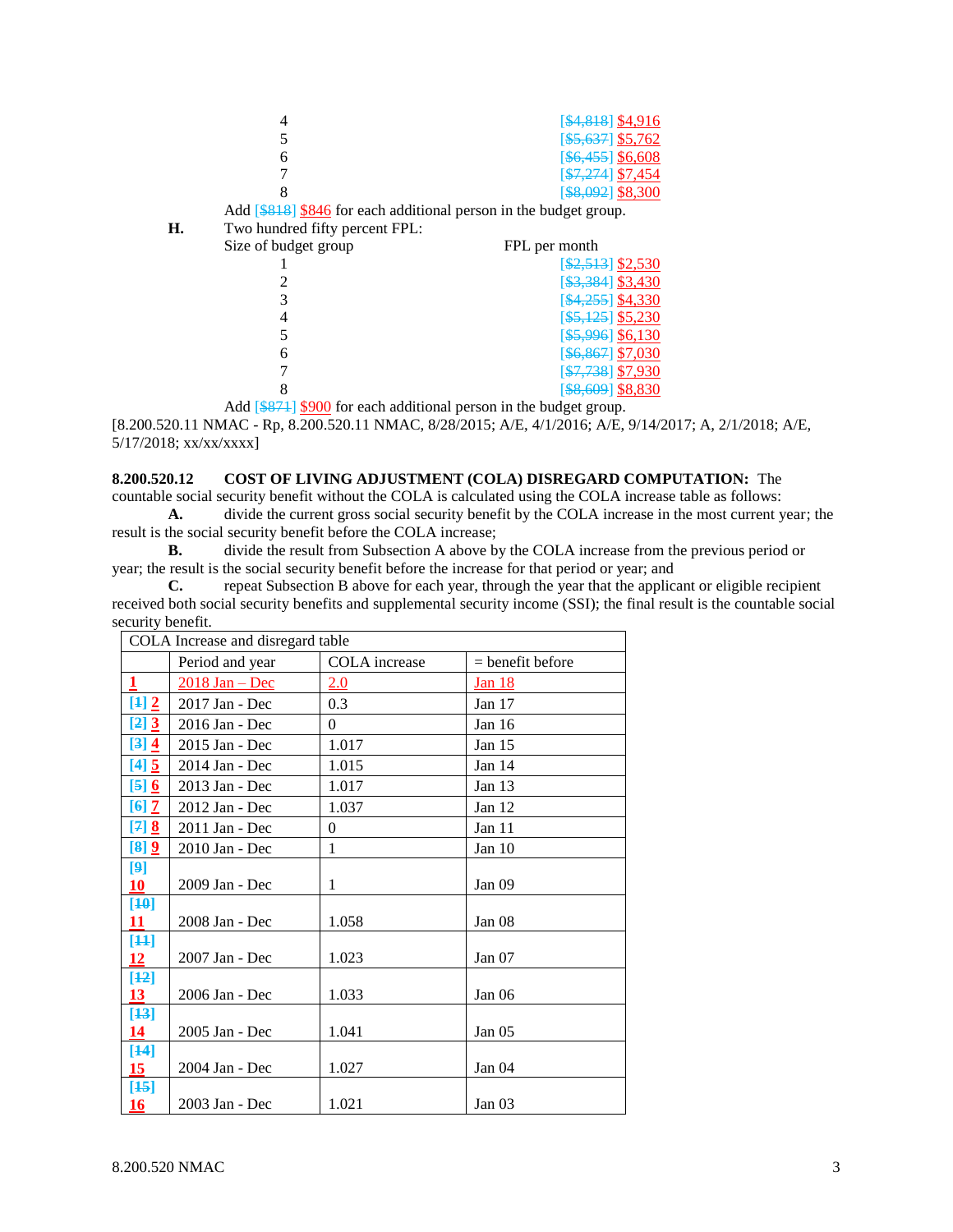| $[46]$<br>17      | 2002 Jan - Dec      | 1.014 | Jan 02        |
|-------------------|---------------------|-------|---------------|
| $[47]$<br>18      | 2001 Jan - Dec      | 1.026 | Jan 01        |
| $[48]$<br>19      | 2000 Jan - Dec      | 1.035 | Jan 00        |
| [49]              |                     |       |               |
| <b>20</b><br>[20] | 1999 Jan - Dec      | 1.025 | Jan 99        |
| 21<br>$[24]$      | 1998 Jan - Dec      | 1.013 | Jan 98        |
| 22                | 1997 Jan - Dec      | 1.021 | Jan 97        |
| [22]<br>23        | 1996 Jan - Dec      | 1.029 | Jan 96        |
| $[23]$<br>24      | 1995 Jan - Dec      | 1.026 | Jan 95        |
| $[24]$            |                     |       |               |
| 25<br>[25]        | 1994 Jan - Dec      | 1.028 | Jan 94        |
| 26<br>$[26]$      | 1993 Jan - Dec      | 1.026 | Jan 93        |
| 27                | 1992 Jan - Dec      | 1.03  | Jan 92        |
| $[27]$<br>28      | 1991 Jan - Dec      | 1.037 | Jan 91        |
| $[28]$<br>29      | 1990 Jan - Dec      | 1.054 | Jan 90        |
| [29]<br>30        | 1989 Jan - Dec      | 1.047 | Jan 89        |
| [30]<br>31        | 1988 Jan - Dec      | 1.04  | Jan 88        |
| [34]              |                     |       |               |
| 32<br>$[32]$      | 1987 Jan - Dec      | 1.042 | Jan 87        |
| 33<br>$[33]$      | 1986 Jan - Dec      | 1.013 | Jan 86        |
| 34                | 1985 Jan - Dec      | 1.031 | Jan 85        |
| $[34]$<br>35      | 1984 Jan - Dec      | 1.035 | Jan 84        |
| $[35]$<br>36      | 1982 Jul - 1983 Dec | 1.035 | <b>Jul 82</b> |
| $[36]$            | 1981 Jul - 1982 Jun | 1.074 | <b>Jul 81</b> |
| 37<br>$[37]$      |                     |       |               |
| 38<br>[38]        | 1980 Jul - 1981 Jun | 1.112 | <b>Jul 80</b> |
| 39<br>[39]        | 1979 Jul - 1980 Jun | 1.143 | Jul 79        |
| 40                | 1978 Jul - 1979 Jun | 1.099 | Jul 78        |
| [40]<br>41        | 1977 Jul - 1978 Jun | 1.065 | Jul 77        |
| $[44]$<br>42      | 1977 Apr - 1977 Jun | 1.059 | Apr 77        |

[8.200.520.12 NMAC - Rp, 8.200.520.12 NMAC, 8/28/2015; A/E, 1/1/2016; A/E, 3/1/2017; A/E, 5/17/2018; xx/xx/xxxx]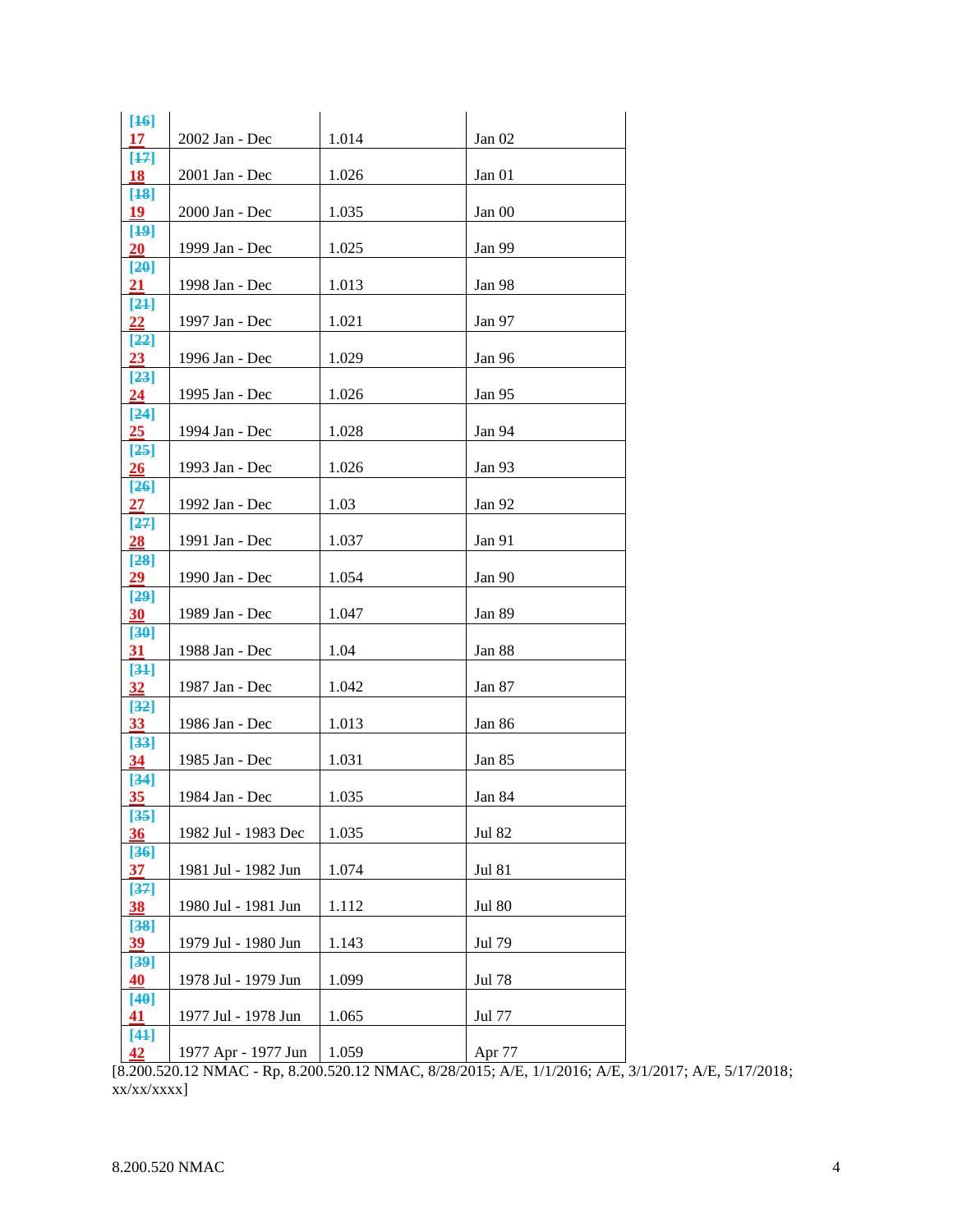| Year              | Individual | Institution | Individual | I BODINIB DDI (BITI INITID) (I DIV) III\D TIMOLI OI 'OND TIMIND INDOCTION ( I TIV);<br>Couple | Institution | Couple     |
|-------------------|------------|-------------|------------|-----------------------------------------------------------------------------------------------|-------------|------------|
|                   | <b>FBR</b> | <b>FBR</b>  | <b>VTR</b> | <b>FBR</b>                                                                                    | <b>FBR</b>  | <b>VTR</b> |
| $1/89$ to $1/90$  | \$368      | \$30        | \$122.66   | \$553                                                                                         | \$60        | \$184.33   |
| 1/90 to 1/91      | \$386      | \$30        | \$128.66   | \$579                                                                                         | \$60        | \$193.00   |
| $1/91$ to $1/92$  | \$407      | \$30        | \$135.66   | \$610                                                                                         | \$60        | \$203.33   |
| $1/92$ to $1/93$  | \$422      | \$30        | \$140.66   | \$633                                                                                         | \$60        | \$211.00   |
| $1/93$ to $1/94$  | \$434      | \$30        | \$144.66   | \$652                                                                                         | \$60        | \$217.33   |
| $1/94$ to $1/95$  | \$446      | \$30        | \$148.66   | \$669                                                                                         | \$60        | \$223.00   |
| $1/95$ to $1/96$  | \$458      | \$30        | \$152.66   | \$687                                                                                         | \$60        | \$229.00   |
| $1/96$ to $1/97$  | \$470      | \$30        | \$156.66   | \$705                                                                                         | \$60        | \$235.00   |
| 1/97 to 1/98      | \$484      | \$30        | \$161.33   | \$726                                                                                         | \$60        | \$242.00   |
| 1/98 to 1/99      | \$494      | \$30        | \$164.66   | \$741                                                                                         | \$60        | \$247.00   |
| $1/99$ to $1/00$  | \$500      | \$30        | \$166.66   | \$751                                                                                         | \$60        | \$250.33   |
| $1/00$ to $1/01$  | \$512      | \$30        | \$170.66   | \$769                                                                                         | \$60        | \$256.33   |
| $1/01$ to $1/02$  | \$530      | \$30        | \$176.66   | \$796                                                                                         | \$60        | \$265.33   |
| $1/02$ to $1/03$  | \$545      | \$30        | \$181.66   | \$817                                                                                         | \$60        | \$272.33   |
| $1/03$ to $1/04$  | \$552      | \$30        | \$184.00   | \$829                                                                                         | \$60        | \$276.33   |
| $1/04$ to $1/05$  | \$564      | \$30        | \$188      | \$846                                                                                         | \$60        | \$282.00   |
| $1/05$ to $1/06$  | \$579      | \$30        | \$193      | \$869                                                                                         | \$60        | \$289.66   |
| $1/06$ to $1/07$  | \$603      | \$30        | \$201      | \$904                                                                                         | \$60        | \$301.33   |
| $1/07$ to $1/08$  | \$623      | \$30        | \$207.66   | \$934                                                                                         | \$60        | \$311.33   |
| $1/08$ to $1/09$  | \$637      | \$30        | \$212.33   | \$956                                                                                         | \$60        | \$318.66   |
| $1/09$ to $1/10$  | \$674      | \$30        | \$224.66   | \$1,011                                                                                       | \$60        | \$337      |
| $1/10$ to $1/11$  | \$674      | \$30        | \$224.66   | \$1,011                                                                                       | \$60        | \$337      |
| $1/11$ to $1/12$  | \$674      | \$30        | \$224.66   | \$1,011                                                                                       | \$60        | \$337      |
| $1/12$ to $1/13$  | \$698      | \$30        | \$232.66   | \$1,048                                                                                       | \$60        | \$349.33   |
| $1/13$ to $1/14$  | \$710      | \$30        | \$237      | \$1,066                                                                                       | \$60        | \$355      |
| $1/14$ to $1/15$  | \$721      | \$30        | \$240      | \$1082                                                                                        | \$60        | \$361      |
| $1/15$ to $12/15$ | \$733      | \$30        | \$244      | \$1,100                                                                                       | \$60        | \$367      |
| $1/16$ to $12/16$ | \$733      | \$30        | \$244      | \$1,100                                                                                       | \$60        | \$367      |
| 1/17 to 12/17     | \$735      | \$30        | \$245      | \$1,103                                                                                       | \$60        | \$368      |
| 1/18 to 12/18     | \$750      | \$30        | \$250      | \$1,125                                                                                       | \$60        | \$375      |

**8.200.520.13 FEDERAL BENEFIT RATES (FBR) AND VALUE OF ONE-THIRD REDUCTION (VTR):**

**A.** Ineligible child deeming allocation is \$350.00.<br>**B.** Part B premium is \$134.00 per month.

**B.** Part B premium is \$134.00 per month.<br>**C.** VTR (value of one third reduction) is u

**C.** VTR (value of one third reduction) is used when an individual or a couple lives in the household of another and receives food and shelter from the household or when the individual or the couple is living on his or her own household but receiving support and maintenance from others.

**D.** The SSI resource standard is \$2000 for an individual and \$3000 for a couple.

[8.200.520.13 NMAC - Rp, 8.200.520.13 NMAC, 8/28/2015; A/E, 1/1/2016; A/E, 3/1/2017; A/E, 5/17/2018;  $xx/xx/xxxx$ ]

## **8.200.520.14 UNISEX LIFE ESTATE AND REMAINDER INTEREST TABLES:**

| Age | Life Estate | Remainder |
|-----|-------------|-----------|
| 0   | .97188      | .02812    |
|     | .98988      | .01012    |
| 2   | .99017      | .00983    |
| 3   | .99008      | .00992    |
| 4   | .98981      | .01019    |
| 5   | .98938      | .01062    |
| 6   | .98884      | .01116    |
|     | .98822      | .01178    |
| 8   | .98748      | .01252    |
|     | .98663      | .01337    |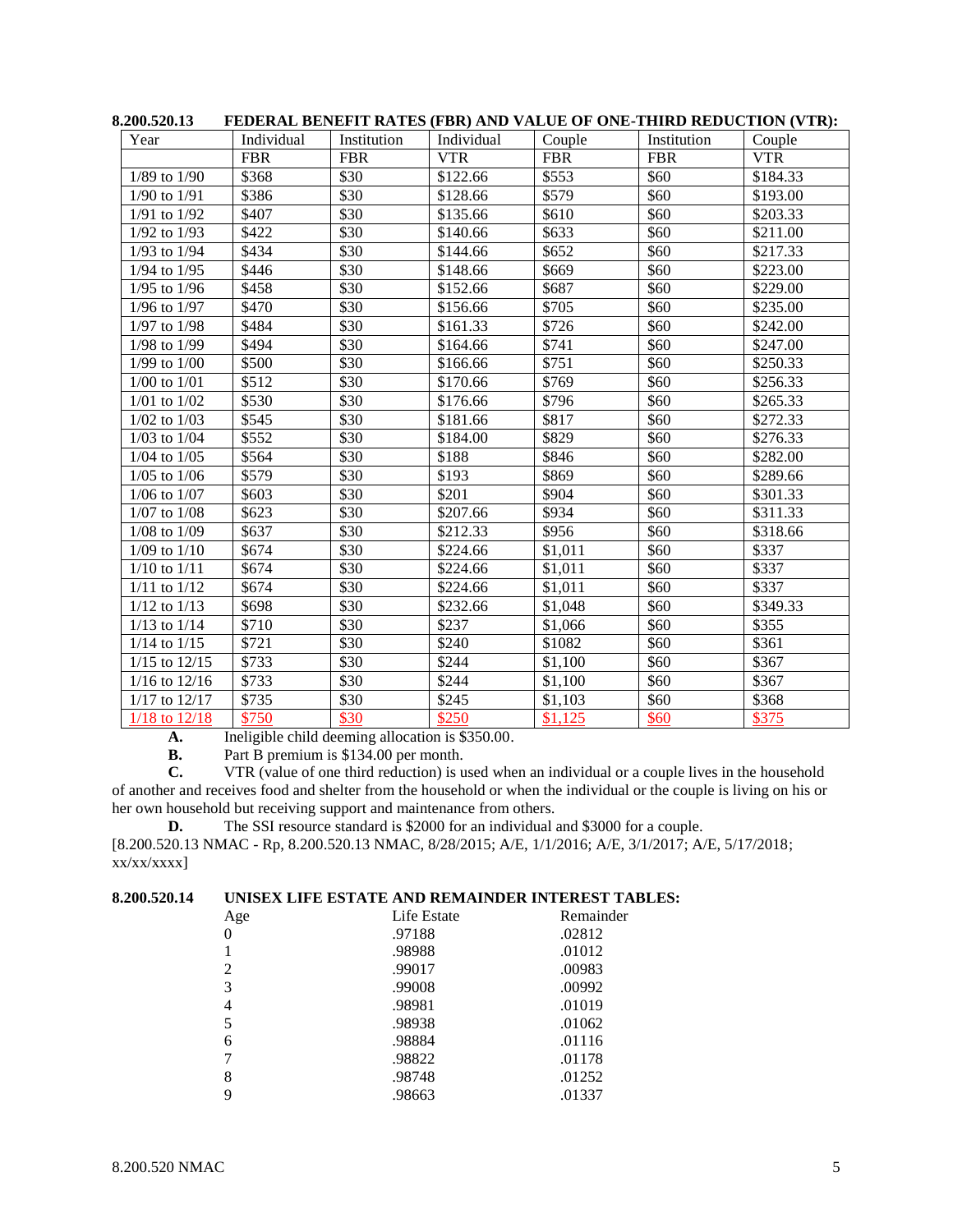| 10 | .98565 | .01435 |
|----|--------|--------|
| 11 | .98453 | .01547 |
| 12 | .98329 | .01671 |
| 13 | .98198 | .01802 |
| 14 | .98066 | .01934 |
| 15 | .97937 | .02063 |
| 16 | .97815 | .02185 |
|    |        |        |
| 17 | .97700 | .02300 |
| 18 | .97590 | .02410 |
| 19 | .97480 | .02520 |
| 20 | .97365 | .02635 |
| 21 | .97245 | .02755 |
| 22 | .97120 | .02880 |
| 23 | .96986 | .03014 |
| 24 | .96841 | .03159 |
| 25 | .96678 | .03322 |
| 26 | .96495 | .03505 |
| 27 | .96290 | .03710 |
| 28 | .96062 | .03938 |
| 29 | .95813 | .04187 |
| 30 | .95543 | .04457 |
| 31 | .95243 | .04746 |
| 32 | .94942 | .05058 |
|    |        |        |
| 33 | .94608 | .05392 |
| 34 | .94250 | .05750 |
| 35 | .93868 | .06132 |
| 36 | .93460 | .06540 |
| 37 | .93026 | .06974 |
| 38 | .92567 | .07433 |
| 39 | .92083 | .07917 |
| 40 | .91571 | .08429 |
| 41 | .91030 | .08970 |
| 42 | .90457 | .09543 |
| 43 | .89855 | .10145 |
| 44 | .89221 | .10779 |
| 45 | .88558 | .11442 |
| 46 | .87863 | .12137 |
| 47 | .87137 | .12863 |
| 48 | .86374 | .13626 |
| 49 | .85578 | .14422 |
| 50 | .84743 | .15257 |
| 51 | .83674 | .16126 |
|    |        |        |
| 52 | .82969 | .17031 |
| 53 | .82028 | .17972 |
| 54 | .81054 | .18946 |
| 55 | .80046 | .19954 |
| 56 | .79006 | .20994 |
| 57 | .77931 | .22069 |
| 58 | .76822 | .23178 |
| 59 | .75675 | .24325 |
| 60 | .74491 | .25509 |
| 61 | .73267 | .26733 |
| 62 | .72002 | .27998 |
| 63 | .70696 | .29304 |
| 64 | .69352 | .30648 |
| 65 | .67970 | .32030 |
|    |        |        |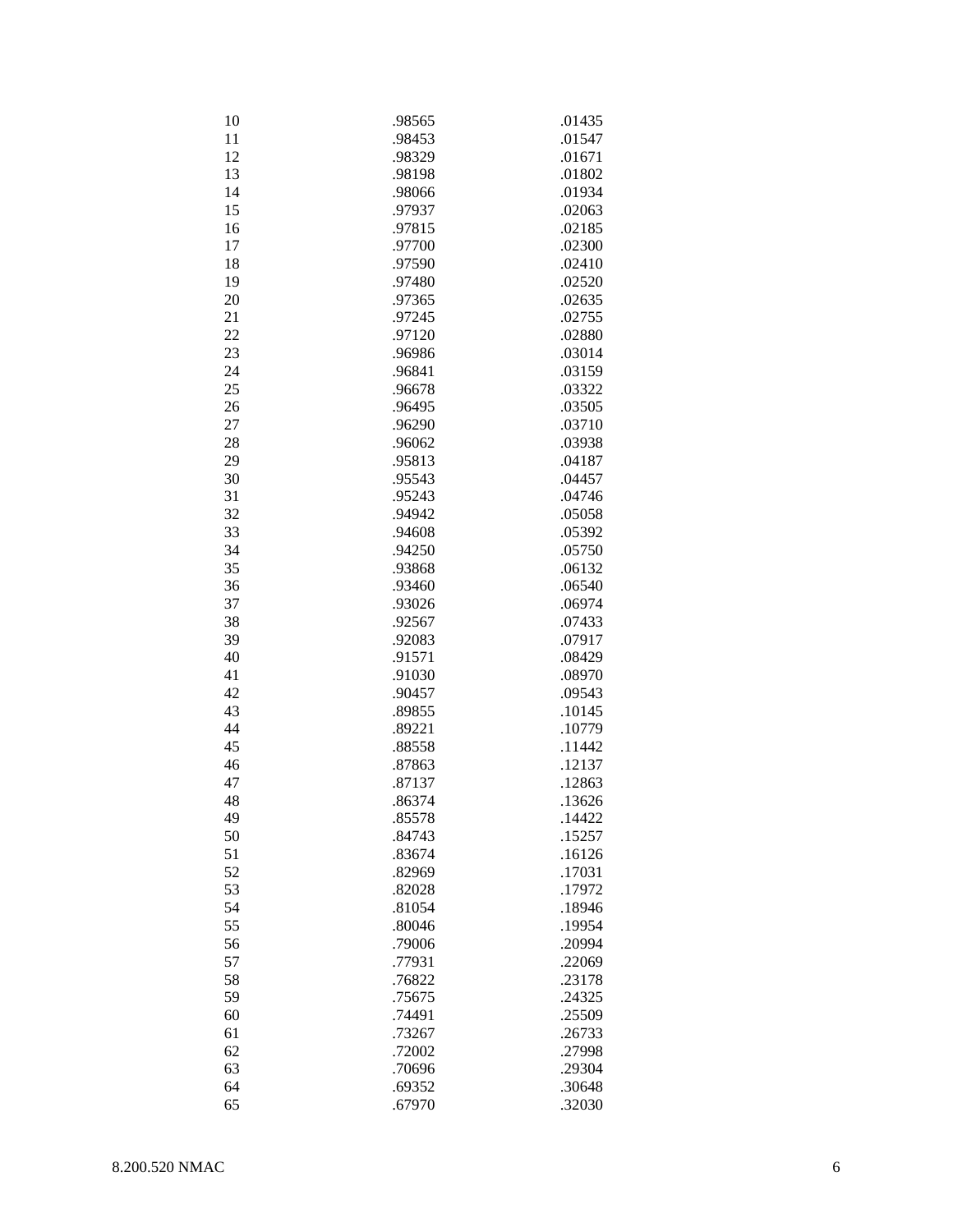| 66  | .66551 | .33449 |
|-----|--------|--------|
| 67  | .65098 | .34902 |
| 68  | .63610 | .36690 |
| 69  | .62086 | .37914 |
| 70  | .60522 | .39478 |
| 71  | .58914 | .41086 |
| 72  | .57261 | .42739 |
| 73  | .55571 | .44429 |
| 74  | .53862 | .46138 |
| 75  | .52149 | .47851 |
| 76  | .50441 | .49559 |
| 77  | .48742 | .51258 |
| 78  | .47049 | .52951 |
| 79  | .45357 | .54643 |
| 80  | .43659 | .56341 |
| 81  | .41967 | .58033 |
| 82  | .42095 | .59705 |
| 83  | .38642 | .61358 |
| 84  | .36998 | .63002 |
| 85  | .35359 | .64641 |
| 86  | .33764 | .66236 |
| 87  | .32262 | .67738 |
| 88  | .30859 | .69141 |
| 89  | .29526 | .70474 |
| 90  | .28221 | .71779 |
| 91  | .26955 | .73045 |
| 92  | .25771 | .74229 |
| 93  | .24692 | .75308 |
| 94  | .23728 | .76272 |
| 95  | .22887 | .77113 |
| 96  | .22181 | .77819 |
| 97  | .21550 | .78450 |
| 98  | .21000 | .79000 |
| 99  | .20486 | .79514 |
| 100 | .19975 | .80025 |
| 101 | .19532 | .80468 |
| 102 | .19054 | .80946 |
| 103 | .18437 | .81563 |
| 104 | .17856 | .82144 |
| 105 | .16962 | .83038 |
| 106 | .15488 | .84512 |
| 107 | .13409 | .86591 |
| 108 | .10068 | .89932 |
| 109 | .04545 | .95455 |

[8.200.520.14 NMAC - Rp, 8.200.520.14 NMAC, 8/28/2015]

### **8.200.520.15 SUPPLEMENTAL SECURITY INCOME (SSI) LIVING ARRANGEMENTS:**

| А. | Individual living in his or her own household who own or rent: |                                 |            |
|----|----------------------------------------------------------------|---------------------------------|------------|
|    | Payment amount:                                                | <b>S735 \$750</b>               | Individual |
|    |                                                                | $[\frac{$1,103}{1,125}]$ Couple |            |

**B.** Individual receiving support and maintenance payments: For an individual or couple living in his or her own household, but receiving support and maintenance from others (such as food, shelter or clothing), subtract the value of one third reduction (VTR).<br>Payment amount:

Payment amount: [\$735] \$750 – [\$245] \$250 = [\$490] \$500 Individual  $[4,103]$  \$1,125 – [\$368] \$375 = [\$735] \$750 Couple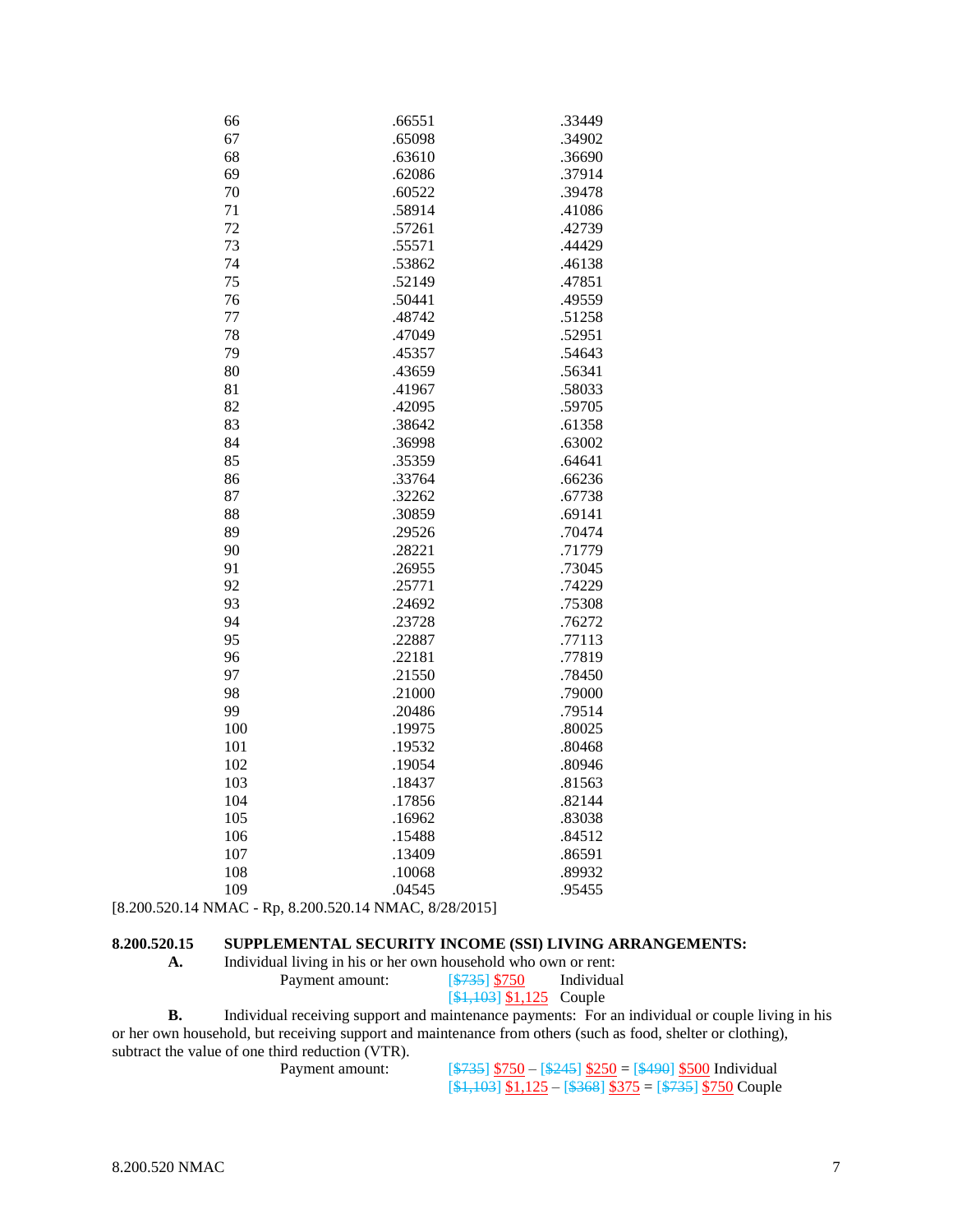**C.** Individual or couple living household of another: For an individual or couple living in another person's household and not contributing his or her pro-rata share of household expenses, subtract the VTR.

Payment amount:  $[\frac{$735}{9735}]$   $\frac{$750}{9}$  –  $[\frac{$245}{9735}]$   $\frac{$250}{9}$  = [ $\frac{$490}{9735}]$   $\frac{$500}{9735}$  Individual

 $[4,103]$  \$1,125 – [\$368] \$375 = [\$735] \$750 Couple

**D.** Child living in home with his or her parent:

- Payment amount: [\$735] \$750
- **E.** Individual in institution:

Payment amount: \$30.00

[8.200.520.15 NMAC - Rp, 8.200.520.15 NMAC, 8/28/2015; A/E, 3/1/2017; A/E, 5/17/2018; xx/xx/xxxx]

#### **8.200.520.16 MAXIMUM COUNTABLE INCOME FOR INSTITUTIONAL CARE MEDICAID AND**

**HOME AND COMMUNITY BASED WAIVER SERVICES (HCBS) CATEGORIES:** Effective January 1, **2017**, the maximum countable monthly income standard for institutional care medicaid and the home and community based waiver categories is [\$2,205] \$2,250.

[8.200.520.16 NMAC - Rp, 8.200.520.16 NMAC, 8/28/2015; A/E, 3/1/2017; A/E, 5/17/2018; xx/xx/xxxx]

#### **8.200.520.17 MAXIMUM COUNTABLE INCOME FOR CHILDREN YOUTH AND FAMILIES**

**(CYFD):** Effective July 1, 1995, the maximum countable monthly income standard for CYFD medicaid is \$231.00. [8.200.520.17 NMAC - Rp, 8.200.520.17 NMAC, 8/28/2015]

#### **8.200.520.18 SSI RELATED CATEGORIES - DEEMING INCOME WHEN AN APPLICANT CHILD IS LIVING WITH INELIGIBLE PARENT:**

**A.** Monthly computation:

**(1)** total gross unearned income of parent;

**(2)** deduct living allowance for ineligible child and SSI-eligible sponsored alien (one half of the monthly SSI FBR LA code  $A^*$ ) for each ineligible child/SSI-eligible sponsored alien);

- **(3)** subtotal;
- **(4)** deduct \$20.00 general income exclusion 20.00;
- **(5)** unearned income subtotal;
- **(6)** total gross earned income of parent;

**(7)** deduct any remaining allocation for ineligible child and/or SSI-eligible sponsored alien;

see Paragraph (2) above;

**(8)** subtotal;

**(9)** deduct any remaining portion of the \$20.00 general income exclusion only if not already totally deducted in Paragraph (4) above;

- **(10)** subtotal;
- **(11)** deduct \$65.00; do not apply this deduction if the only income is unearned 65.00;
- **(12)** subtotal;
- **(13)** subtract one-half of Paragraph (12); do not apply this deduction if the only income is

unearned;

- **(14)** earned income subtotal;
- **(15)** total of Paragraph (5) plus Paragraph (14);

**(16)** deduct parental allocation (1 parent = SSI FBR for an individual LA code A\*) (2 parents  $=$  SSI FBR for an eligible couple LA code A\*);

**(17)** income deemed to applicant child; if there is more than one applicant child, divide this amount equally between the children: **\*** LA Code A = the full SSI FBR for an individual or a couple.

**B.** If the deemed income plus the applicant child's separate income exceeds the income standard for an individual, the applicant child is not eligible for that month.

[8.200.520.18 NMAC - Rp, 8.200.520.18 NMAC, 8/28/2015]

#### **8.200.520.19 LIFE EXPECTANCY TABLES: A. Males:**

| iviales.   |     |            |     |            |
|------------|-----|------------|-----|------------|
| Life       |     | Life       |     | Life       |
| expectancy | Age | expectancy | Age | expectancy |
| 71.80      | 40  | 35.05      | 80  | 6.98       |
| 71.53      |     | 34.15      | 81  | 6.59       |
|            |     |            |     |            |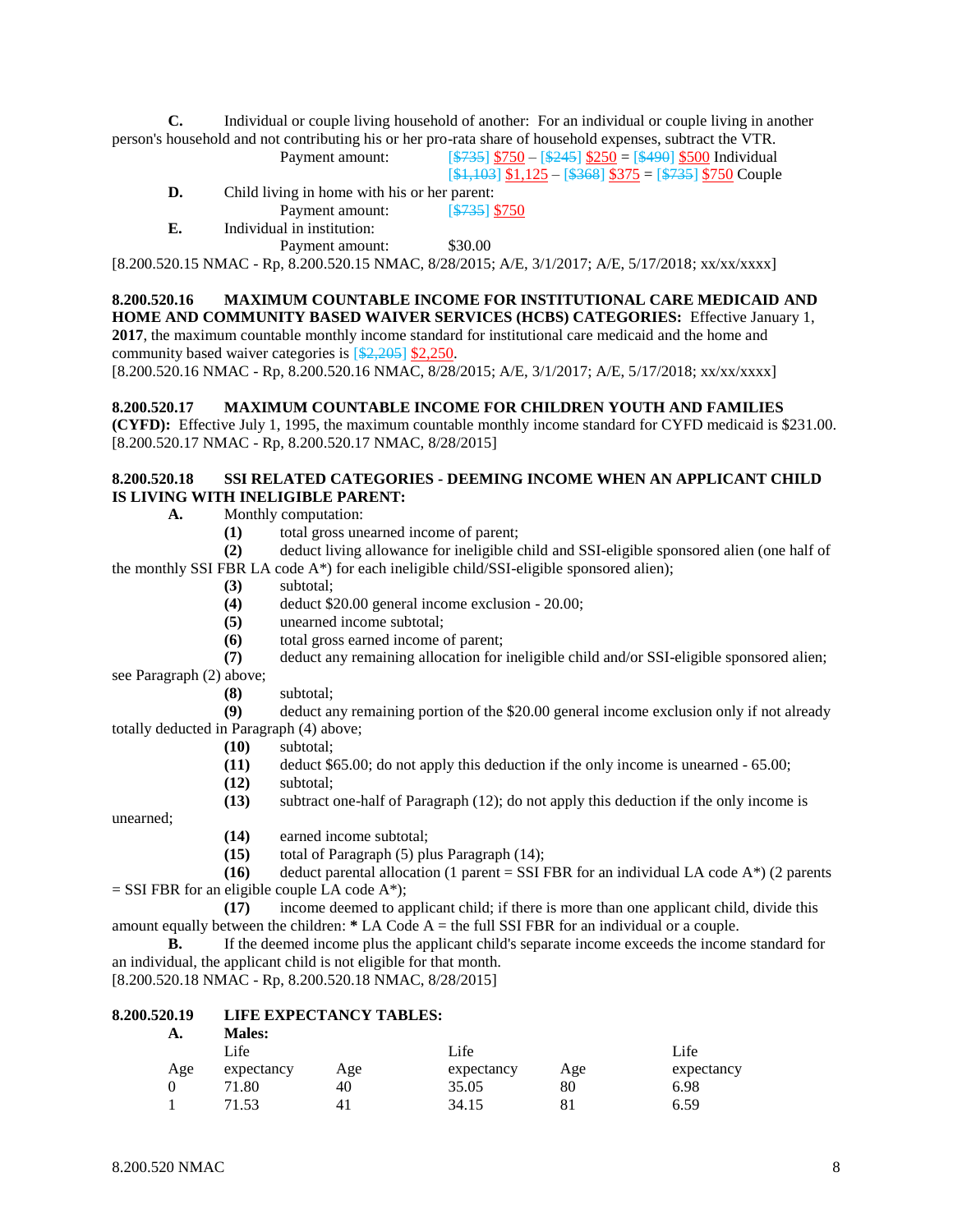| $\overline{c}$ | 70.58           | 42  | 33.26      | 82  | 6.21       |
|----------------|-----------------|-----|------------|-----|------------|
| 3              | 69.62           | 43  | 32.37      | 83  | 5.85       |
| $\overline{4}$ | 68.65           | 44  | 31.49      | 84  | 5.51       |
| 5              | 67.67           | 45  | 30.61      | 85  | 5.19       |
| $\sqrt{6}$     | 66.69           | 46  | 29.74      | 86  | 4.89       |
| $\overline{7}$ | 65.71           | 47  | 28.88      | 87  | 4.61       |
| 8              | 64.73           | 48  | 28.02      | 88  | 4.34       |
| 9              | 63.74           | 49  | 27.17      | 89  | 4.09       |
| 10             | 62.75           | 50  | 26.32      | 90  | 3.86       |
| 11             | 61.76           | 51  | 25.48      | 91  | 3.64       |
|                |                 |     |            | 92  |            |
| 12             | 60.78           | 52  | 24.65      |     | 3.43       |
| 13             | 59.79           | 53  | 23.82      | 93  | 3.24       |
| 14             | 58.82           | 54  | 23.01      | 94  | 3.06       |
| 15             | 57.85           | 55  | 22.21      | 95  | 2.90       |
| 16             | 56.91           | 56  | 21.43      | 96  | 2.74       |
| 17             | 55.97           | 57  | 20.66      | 97  | 2.60       |
| 18             | 55.05           | 58  | 19.90      | 98  | 2.47       |
| 19             | 54.13           | 59  | 19.15      | 99  | 2.34       |
| 20             | 53.21           | 60  | 18.42      | 100 | 2.22       |
| 21             | 52.29           | 61  | 17.70      | 101 | 2.11       |
| 22             | 51.38           | 62  | 16.99      | 102 | 1.99       |
| 23             | 50.46           | 63  | 16.30      | 103 | 1.89       |
| 24             | 49.55           | 64  | 15.62      | 104 | 1.78       |
| 25             | 48.63           | 65  | 14.96      | 105 | 1.68       |
| 26             | 47.72           | 66  | 14.32      | 106 | 1.59       |
| 27             | 46.80           | 67  | 13.70      | 107 | 1.50       |
| 28             | 45.88           | 68  | 13.09      | 108 | 1.41       |
| 29             | 44.97           | 69  | 12.50      | 109 | 1.33       |
| 30             | 44.06           | 70  | 11.92      | 110 | 1.25       |
| 31             | 43.15           | 71  | 11.35      | 111 | 1.17       |
| 32             | 42.24           | 72  | 10.80      | 112 | 1.10       |
| 33             |                 | 73  | 10.27      |     | 1.02       |
|                | 41.33           |     |            | 113 |            |
| 34             | 40.23           | 74  | 9.27       | 114 | 0.96       |
| 35             | 39.52           | 75  | 9.24       | 115 | 0.89       |
| 36             | 38.62           | 76  | 8.76       | 116 | 0.83       |
| 37             | 37.73           | 77  | 8.29       | 117 | 0.77       |
| 38             | 36.83           | 78  | 7.83       | 118 | 0.71       |
| 39             | 35.94           | 79  | 7.40       | 119 | 0.66       |
| <b>B.</b>      | <b>Females:</b> |     |            |     |            |
|                | Life            |     | Life       |     | Life       |
| Age            | expectancy      | Age | expectancy | Age | expectancy |
| 0              | 78.79           | 40  | 40.61      | 80  | 9.11       |
| $\mathbf{1}$   | 78.42           | 41  | 39.66      | 81  | 8.58       |
| $\overline{c}$ | 77.48           | 42  | 38.72      | 82  | 8.06       |
| 3              | 76.51           | 43  | 37.78      | 83  | 7.56       |
| 4              | 75.54           | 44  | 36.85      | 84  | 7.08       |
| 5              | 74.56           | 45  | 35.92      | 85  | 6.63       |
| 6              | 73.57           | 46  | 35.00      | 86  | 6.20       |
| 7              | 72.59           | 47  | 34.08      | 87  | 5.79       |
| $\,8\,$        | 71.60           | 48  | 33.17      | 88  | 5.41       |
| 9              | 70.61           | 49  | 32.27      | 89  | 5.05       |
| 10             | 69.62           | 50  | 31.37      | 90  | 4.71       |
| 11             | 68.63           | 51  | 30.48      | 91  | 4.40       |
| 12             | 67.64           | 52  | 29.60      | 92  | 4.11       |
| 13             |                 |     | 28.72      | 93  |            |
|                | 66.65           | 53  |            |     | 3.84       |
| 14             | 65.67           | 54  | 27.86      | 94  | 3.59       |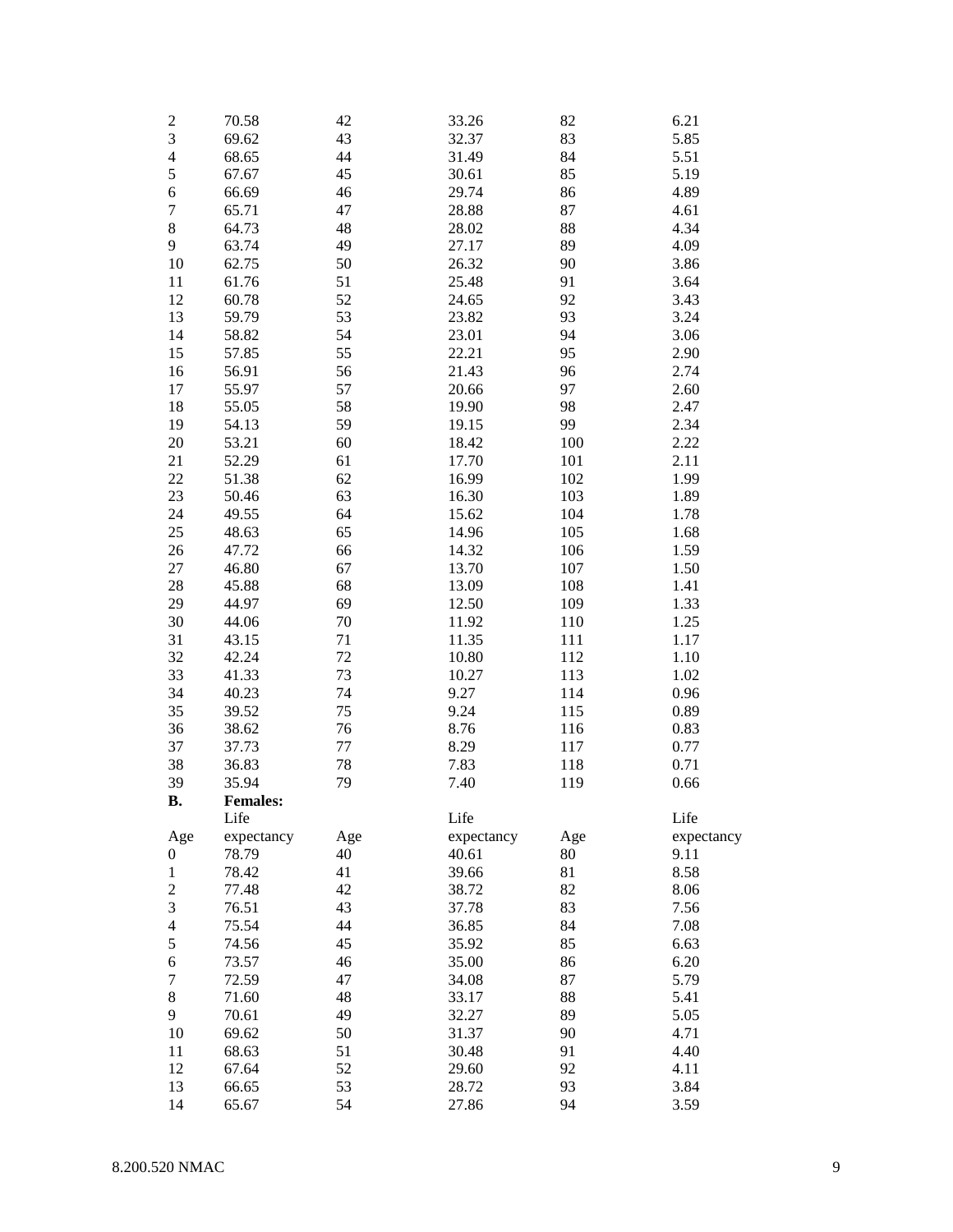| 15 | 64.68 | 55 | 27.00 | 95  | 3.36 |
|----|-------|----|-------|-----|------|
| 16 | 63.71 | 56 | 26.15 | 96  | 3.16 |
| 17 | 62.74 | 57 | 25.31 | 97  | 2.97 |
| 18 | 61.77 | 58 | 24.48 | 98  | 2.80 |
| 19 | 60.80 | 59 | 23.67 | 99  | 2.64 |
| 20 | 59.83 | 60 | 22.86 | 100 | 2.48 |
| 21 | 58.86 | 61 | 22.06 | 101 | 2.34 |
| 22 | 57.89 | 62 | 21.27 | 102 | 2.20 |
| 23 | 56.92 | 63 | 20.49 | 103 | 2.06 |
| 24 | 55.95 | 64 | 19.72 | 104 | 1.93 |
| 25 | 54.98 | 65 | 18.96 | 105 | 1.81 |
| 26 | 54.02 | 66 | 18.21 | 106 | 1.69 |
| 27 | 53.05 | 67 | 17.48 | 107 | 1.58 |
| 28 | 52.08 | 68 | 16.76 | 108 | 1.48 |
| 29 | 51.12 | 69 | 16.04 | 109 | 1.38 |
| 30 | 50.15 | 70 | 15.35 | 110 | 1.28 |
| 31 | 49.19 | 71 | 14.66 | 111 | 1.19 |
| 32 | 48.23 | 72 | 13.99 | 112 | 1.10 |
| 33 | 47.27 | 73 | 13.33 | 113 | 1.02 |
| 34 | 46.31 | 74 | 12.68 | 114 | 0.96 |
| 35 | 45.35 | 75 | 12.05 | 115 | 0.89 |
| 36 | 44.40 | 76 | 11.43 | 116 | 0.83 |
| 37 | 43.45 | 77 | 10.83 | 117 | 0.77 |
| 38 | 42.50 | 78 | 10.24 | 118 | 0.71 |
| 39 | 41.55 | 79 | 9.67  | 119 | 0.66 |

[8.200.520.19 NMAC - Rp, 8.200.520.19 NMAC, 8/28/2015]

#### **8.200.520.20 COVERED QUARTER INCOME STANDARD:**

| Date                                                                                                                 | Calendar Quarter Amount      |
|----------------------------------------------------------------------------------------------------------------------|------------------------------|
| Jan $2018 - Dec. 2018$                                                                                               | \$1,320 per calendar quarter |
| Jan 2017 - Dec. 2017                                                                                                 | \$1,300 per calendar quarter |
| Jan 2016 - Dec. 2016                                                                                                 | \$1,260 per calendar quarter |
| Jan 2015 - Dec. 2015                                                                                                 | \$1,220 per calendar quarter |
| Jan 2014 - Dec. 2014                                                                                                 | \$1,200 per calendar quarter |
| Jan 2013 - Dec. 2013                                                                                                 | \$1,160 per calendar quarter |
| Jan 2012 - Dec. 2012                                                                                                 | \$1,130 per calendar quarter |
| Jan. 2011 - Dec. 2011                                                                                                | \$1,120 per calendar quarter |
| Jan. 2010 - Dec. 2010                                                                                                | \$1,120 per calendar quarter |
| Jan. 2009 - Dec. 2009                                                                                                | \$1,090 per calendar quarter |
| Jan. 2008 - Dec. 2008                                                                                                | \$1,050 per calendar quarter |
| Jan. 2007 - Dec. 2007                                                                                                | \$1,000 per calendar quarter |
| Jan. 2006 - Dec. 2006                                                                                                | \$970 per calendar quarter   |
| Jan. 2005 - Dec. 2005                                                                                                | \$920 per calendar quarter   |
| Jan. 2004 - Dec. 2004                                                                                                | \$900 per calendar quarter   |
| Jan. 2003 - Dec. 2003                                                                                                | \$890 per calendar quarter   |
| Jan. 2002 - Dec. 2002                                                                                                | \$870 per calendar quarter   |
| 520.20 NMAC R <sub>n</sub> 8.200.520.20 NMAC 8/28/2015: $\Lambda$ E 1/1/2016: $\Lambda$ E 03/01/2017: $\Lambda$ E 5/ |                              |

[8.200.520.20 NMAC - Rp, 8.200.520.20 NMAC, 8/28/2015; A/E, 1/1/2016; A/E, 03/01/2017; A/E, 5/17/2018; xx/xx/xxxx]

# **8.200.520.21 STANDARD OF NEED (SON):**

| <b>Budget</b> | Gross income test                                      | Net income test  |
|---------------|--------------------------------------------------------|------------------|
| group<br>size | One hundred eighty-five<br>percent<br>Standard of need | Standard of need |